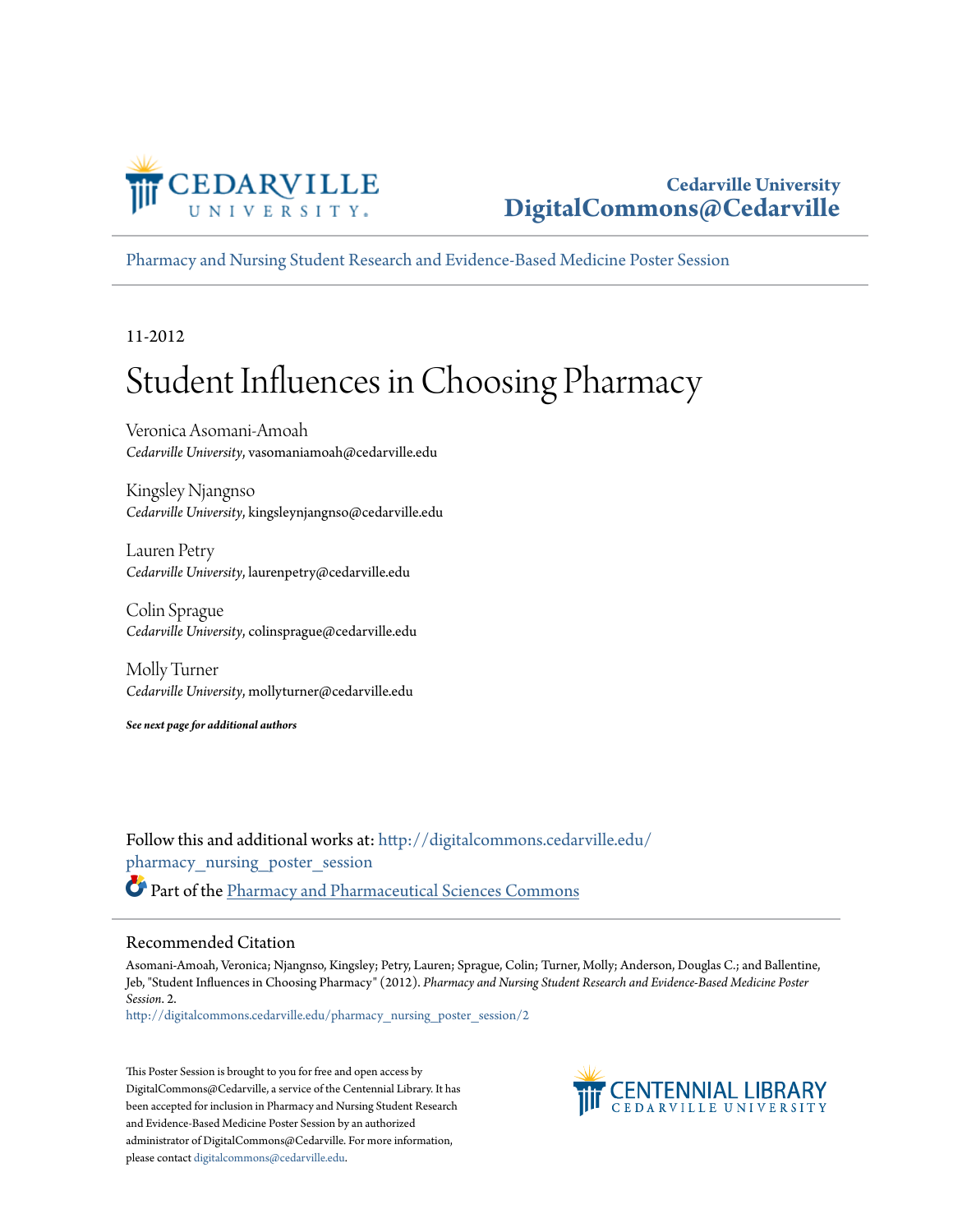### **Authors**

Veronica Asomani-Amoah, Kingsley Njangnso, Lauren Petry, Colin Sprague, Molly Turner, Douglas C. Anderson, and Jeb Ballentine